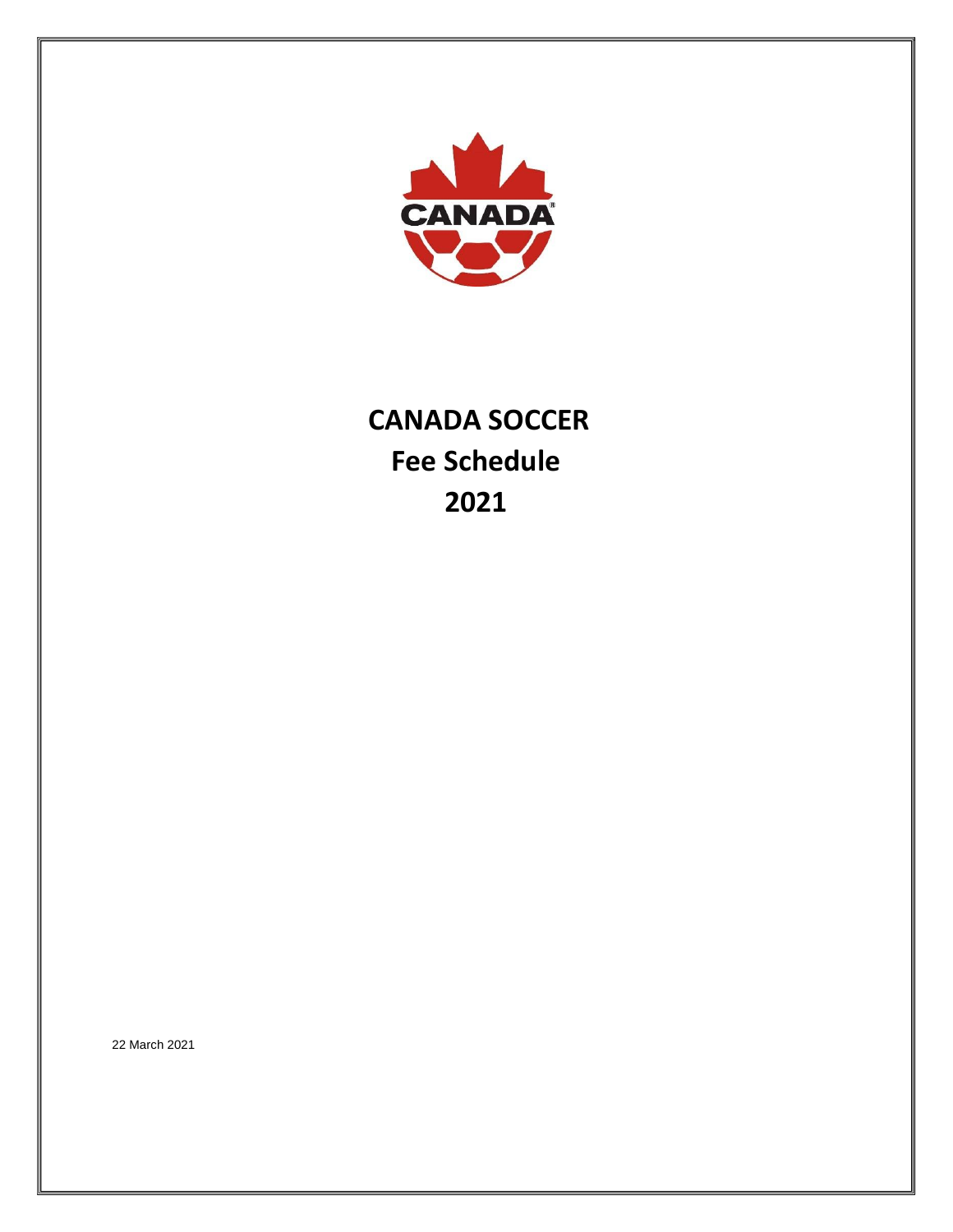# **FEES**

#### **1. MEMBERSHIP AFFILIATION FEES**

| a) | Each Member Association                       | \$1,000.00       |
|----|-----------------------------------------------|------------------|
| b) | Each Associate Member                         | \$1,000.00       |
| c) | Each Professional Club Member                 | \$2,000.00       |
| d) | Leagues Operating within Canada               |                  |
|    | <b>MLS</b>                                    | \$30 000.00/club |
|    | <b>USL</b>                                    | \$20 000.00/club |
|    | <b>NASL</b>                                   | \$20 000.00/club |
|    | <b>CPL</b>                                    | \$20,000.00/club |
|    | Other cross border leagues (non-professional) | \$1,000.00/club  |
|    |                                               |                  |

# **2. MEMBER ASSOCIATION ANNUAL FEE FORMULA**

In addition to the Membership Affiliation Fee Annual Membership fees for Member Associations is calculated by a formula approved by Special Resolution at a Meeting of the Members. The current approved formula is: Total number of registered players of the prior year multiplied by \$9.00. For example, the fee year of 2020 would use registered players in 2019.

#### **3. REFEREE FEES**

| a)                                  | FIFA Referees/FIFA Assistant Referees, National List Officials,<br>National Assessors, National Referee Instructors:                                                      | \$100.00            |  |  |  |
|-------------------------------------|---------------------------------------------------------------------------------------------------------------------------------------------------------------------------|---------------------|--|--|--|
| 4.                                  | <b>REFEREE CLINICS</b>                                                                                                                                                    |                     |  |  |  |
| a)                                  | Provincial Only                                                                                                                                                           | 50% of Clinic Fees  |  |  |  |
| <b>REINSTATEMENTS</b><br>5.         |                                                                                                                                                                           |                     |  |  |  |
| a)                                  | All applications for reinstatements must be made through the<br>Provincial/Territorial Association with which the player is registered and<br>Submitted to Canada Soccer. | \$500.00            |  |  |  |
| 6.                                  | <b>APPEALS</b>                                                                                                                                                            |                     |  |  |  |
| a)                                  | A certified cheque or money order to be forwarded to the CSA by the<br>Applicant.                                                                                         | $$1 500.00 + costs$ |  |  |  |
| <b>APPLICATION FOR TRAVEL</b><br>7. |                                                                                                                                                                           |                     |  |  |  |
| a)                                  | For all teams applying for travel outside Canada (except to USA)                                                                                                          | \$100.00            |  |  |  |